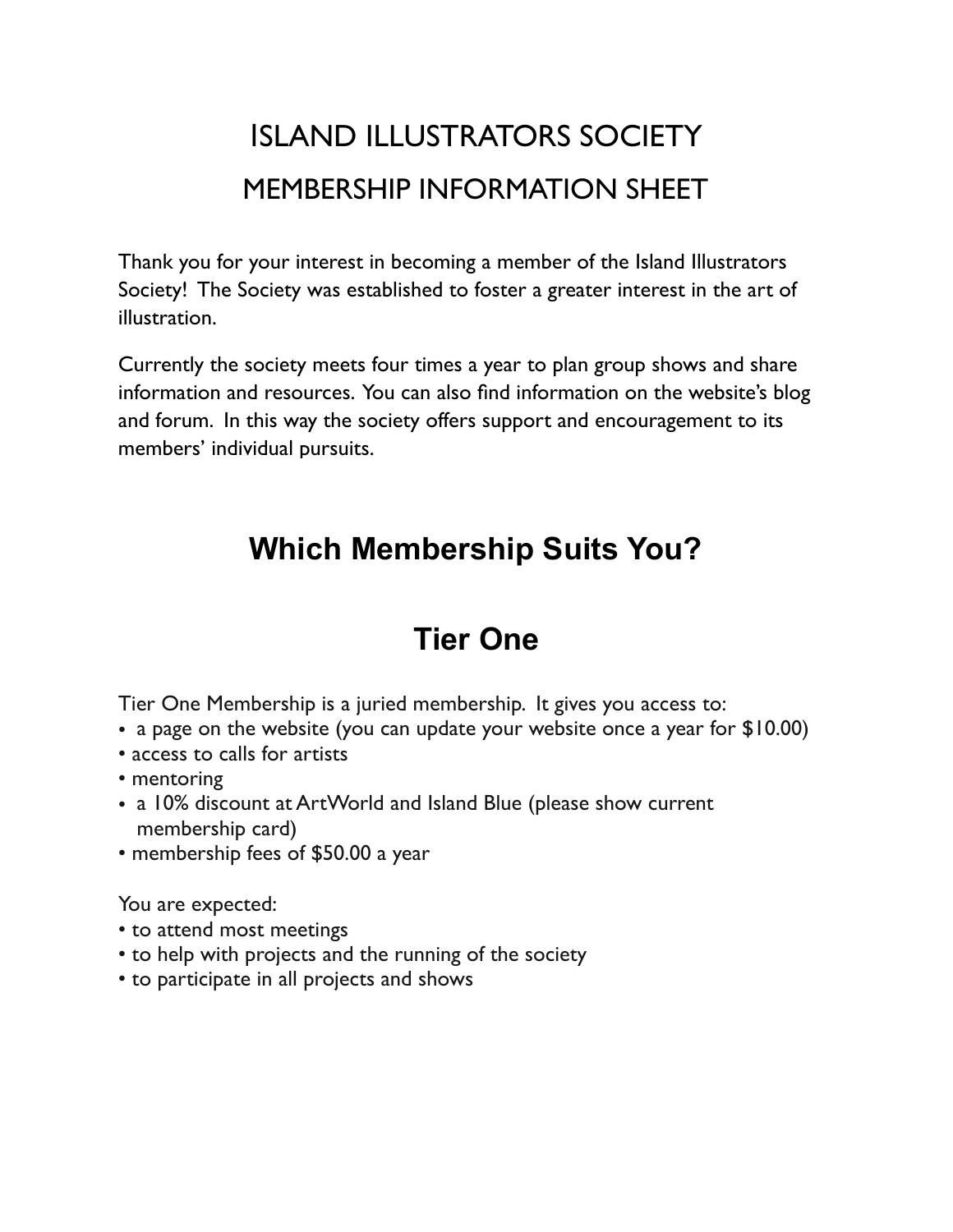## **Tier Two**

A Tier Two Membership is a juried membership. It gives you access to:

- a page on the website (you can update your website once a year for \$10.00)
- access to calls for artists
- mentoring
- membership fees of \$35.00 a year

You are:

- not expected to attend any meetings
- not expected to help with projects
- not expected to help run the Society
- not eligible to participate in projects or shows

## **Submission Requirements**

- 1. While a digital portfolio application can be made at anytime, the jury only convenes twice yearly in April and November.
- 2. Your portfolio should include 10 to 12 examples of recent work.
- 3. A curriculum vitae is to be included with the portfolio. Please use a plain font such as Times New Roman.
- 4. The membership application form must be completed and submitted with the portfolio.
- 5. Please read the "SUGGESTIONS FOR PORTFOLIO PRESENTATION" page before submitting your portfolio.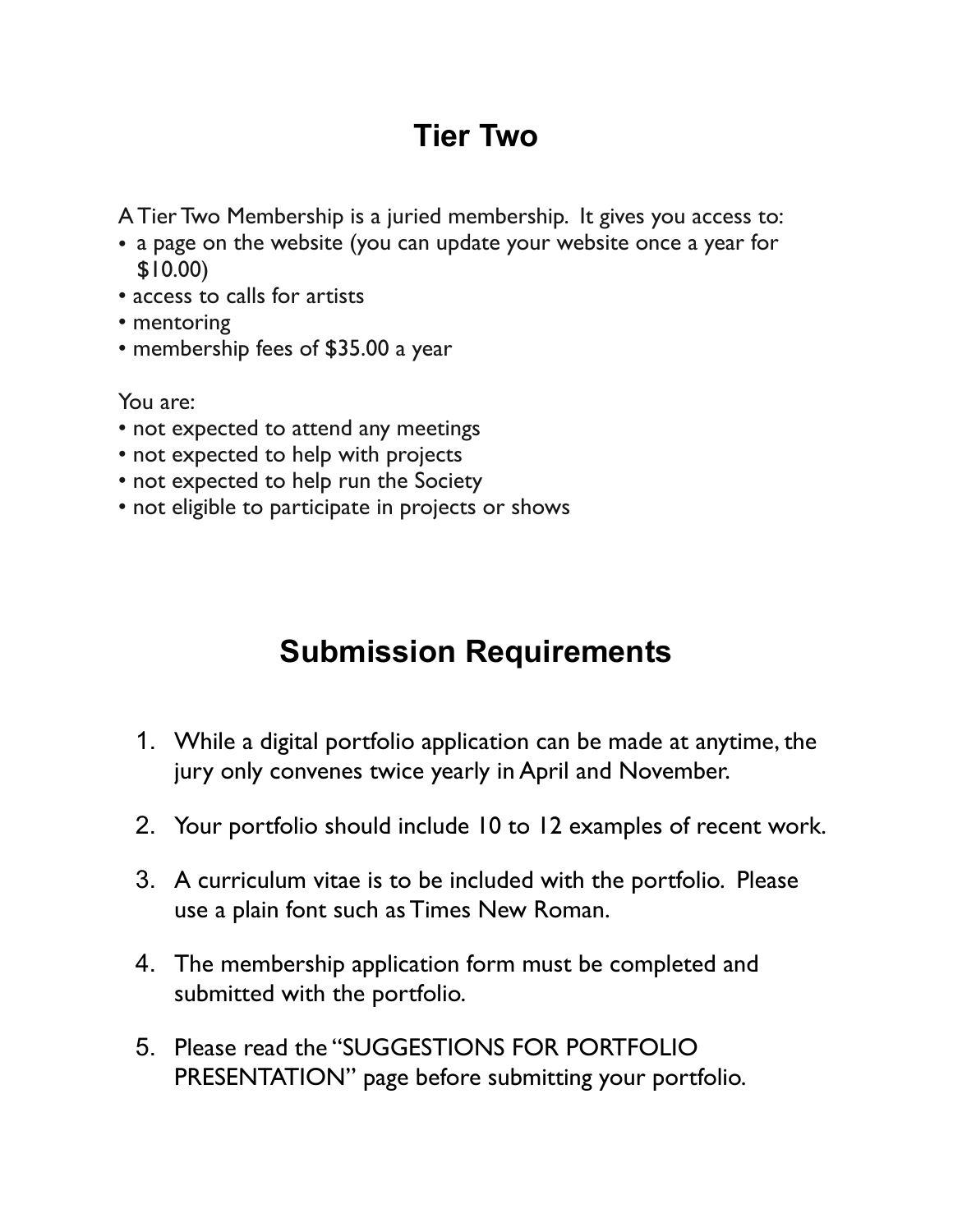## **SUGGESTIONS FOR PORTFOLIO PRESENTATION**

Emphasis is placed on the portfolio presentation. The portfolio should present your work in a professional manner to give us an idea of your goals and direction. It should be of a quality to present to a gallery, business, corporation, or your personal clients.

#### **Physical Portfolio**

• We no longer accept a physical portfolio.

#### **Digital Presentations (website)**

- make sure your links are active and not broken
- use 300 dpi images
- mount only one image per window unless the images are connected
- label each work with title, size, medium, and any other pertinent information

#### **Email Presentations**

- use 300 dpi images
- label each work with title, size, medium, and any other pertinent information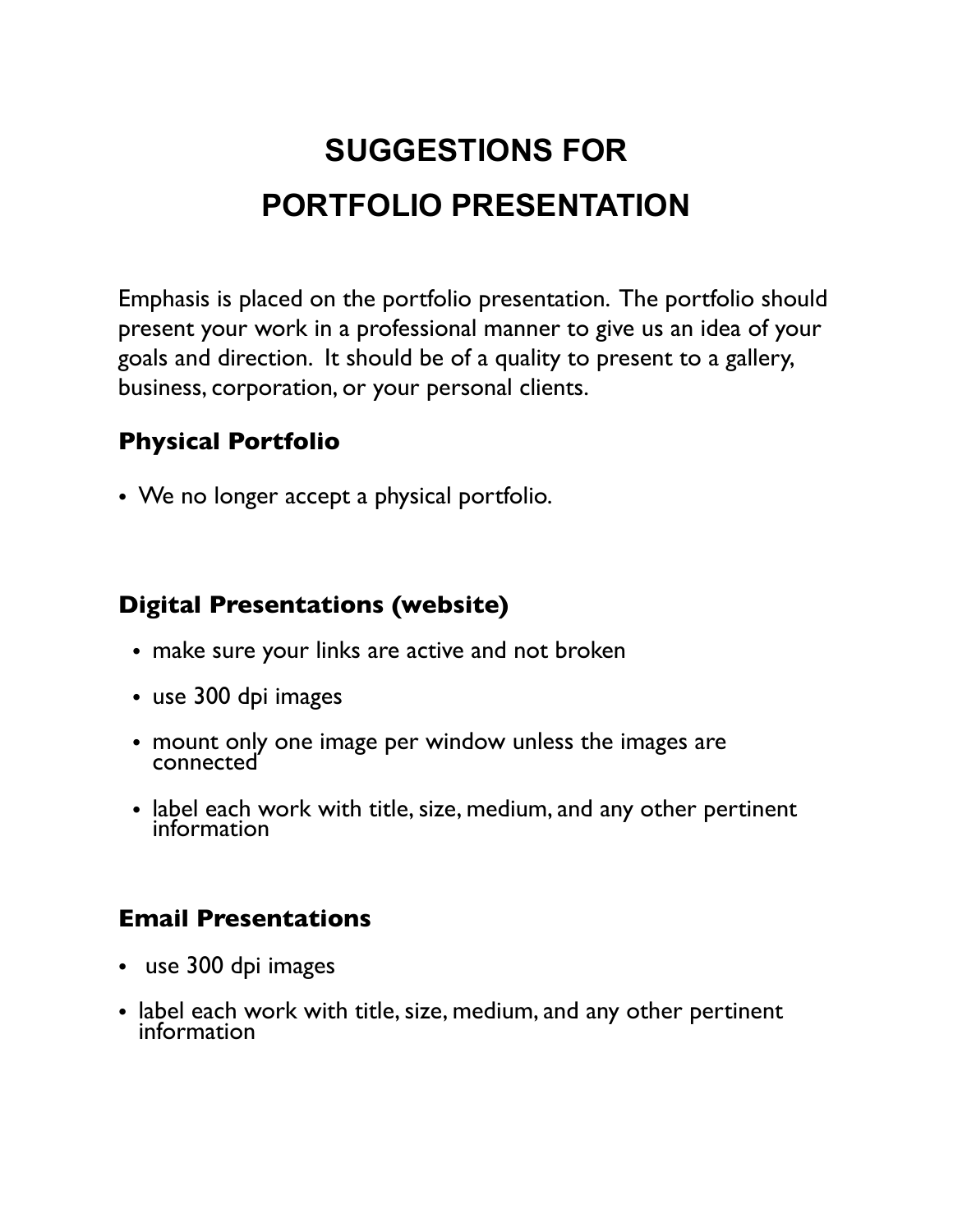#### **Curriculum Vitae**

- should be organized with thought for design and readability
- include your name, address, and contact information
- a photograph of yourself is optional
- include any or all of the following:
	- academics and expertise
	- awards and achievements
	- solo and group exhibitions, juried shows
	- body of published work
	- artistic goals and/or an artist statement if desired

#### **A Final Note**

The jurors base their decision on the following items:

- quality of published work
- presentation of work
- communication of concepts
- technique and execution of the medium(s)
- design, composition and use of colour
- consistency of quality
- creativity and originality.